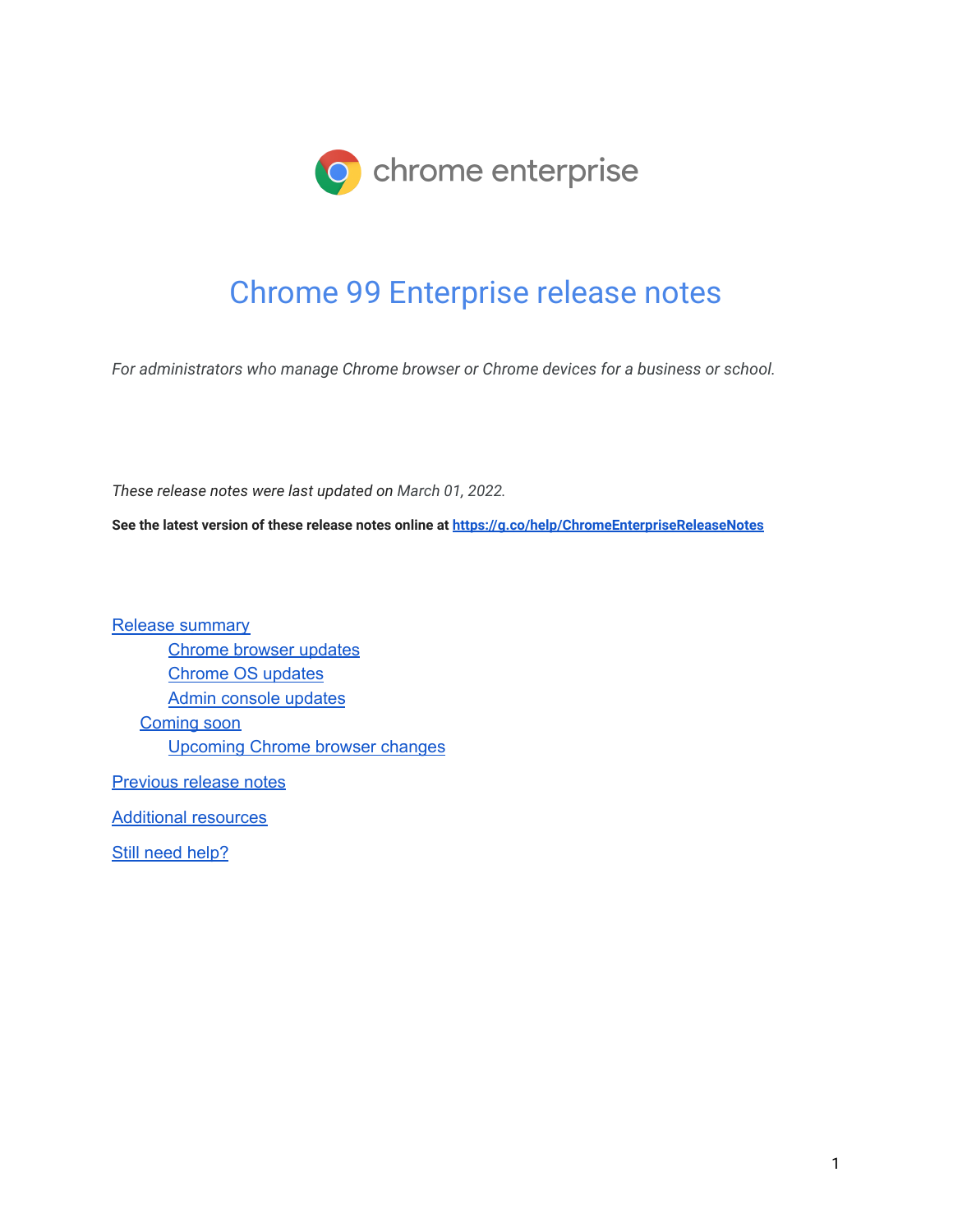# <span id="page-1-0"></span>Release summary

| <b>Chrome browser updates</b>                                             | <b>Security</b> | <b>User</b><br>productivity<br>/Apps | <b>Management</b> |
|---------------------------------------------------------------------------|-----------------|--------------------------------------|-------------------|
| Uninstall WebApps from Windows OS settings                                |                 |                                      | ✓                 |
| Certificate Transparency expanded on Android                              | $\checkmark$    |                                      |                   |
| Rollback on private network access preflights                             |                 | ✓                                    |                   |
| Chrome 99 adds<br>NTPMiddleSlotAnnouncementVisible policy                 |                 |                                      |                   |
| Chrome 99 removes<br>CrossOriginWebAssemblyModuleSharingEnabled<br>policy |                 |                                      |                   |
| Chrome 99 updates the code signing certificate for<br>Chrome on macOS     | ✓               |                                      |                   |
| New and updated policies in Chrome browser                                |                 |                                      | ✓                 |
| <b>Chrome OS updates</b>                                                  | <b>Security</b> | <b>User</b><br>productivity<br>/Apps | <b>Management</b> |
| Nearby Share background scanning                                          |                 | ✓                                    |                   |
| Keep full-screen mode after unlock                                        |                 | ✓                                    | ✓                 |
| Introducing the Files SWA                                                 |                 | ✓                                    |                   |
| Optimized user experience on touch screens                                |                 | ✓                                    |                   |
| Drag windows to New Desk in Overview                                      |                 |                                      |                   |
| GIF animation mode on Camera                                              |                 | ✓                                    |                   |
| Admin console updates                                                     | <b>Security</b> | <b>User</b><br>productivity<br>/Apps | <b>Management</b> |
| New policies in the Admin console                                         |                 |                                      |                   |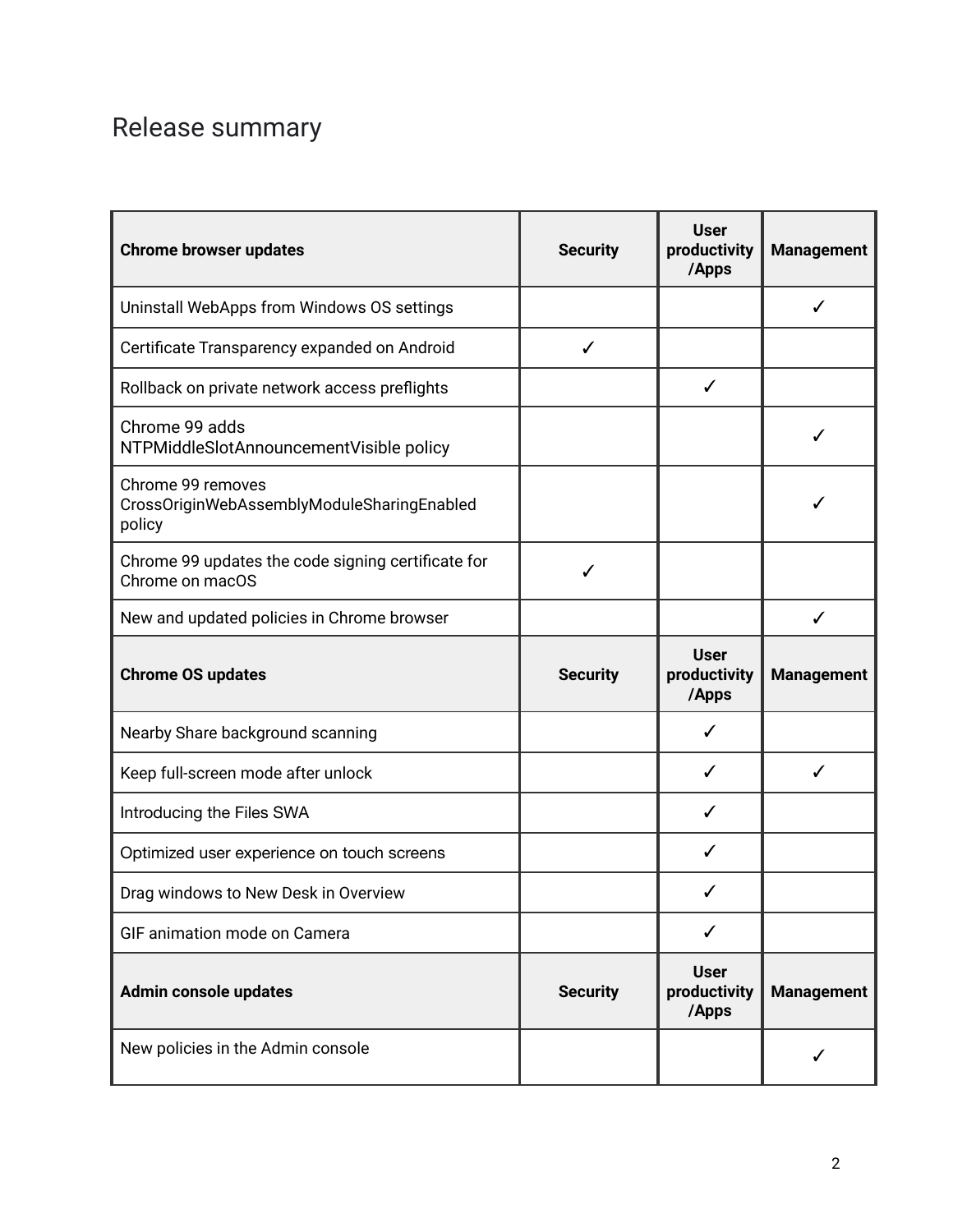| <b>Upcoming Chrome browser changes</b>                                     | <b>Security</b> | User<br>productivity<br>/Apps | <b>Management</b> |
|----------------------------------------------------------------------------|-----------------|-------------------------------|-------------------|
| Chrome 100 will remove the<br>AllowSyncXHRInPageDismissal policy           |                 |                               |                   |
| Chrome 100 will update Legacy Browser Support<br><open-in> rules</open-in> |                 |                               |                   |
| Chrome Major Version number will reach 100                                 |                 | ✓                             |                   |
| Chrome 100 will remove Lite Mode on Android                                |                 |                               |                   |
| Updates to Certificate Transparency policy                                 | ✓               |                               |                   |
| Network Service on Windows will be sandboxed                               |                 |                               |                   |
| New WebHID enterprise policies                                             |                 |                               |                   |
| Support for Encrypted Client Hello (ECH)                                   | ✓               |                               |                   |
| New CSV export for some Admin console reports                              |                 |                               |                   |
| Deprecation Origin Trial for UA reduction                                  | ✓               |                               |                   |
| chrome://management for Chrome-on-Android                                  |                 |                               |                   |
| Multi-Screen Window Placement API stable launch                            |                 | ✓                             |                   |
| Chrome Browser Cloud Management will extend<br>Chrome compatibility        |                 |                               |                   |
| Legacy policies with non-inclusive names will be<br>removed in Chrome 101  |                 |                               |                   |
| Default to origin-keyed agent clustering                                   |                 |                               |                   |

Starting with Chrome 99, these release notes are available in 3 additional languages. You can now read about Chrome Enterprise and Education updates in English, German, French, Dutch, Spanish, Portuguese, Korean, and Japanese. Please allow 1 to 2 weeks for translation to some languages.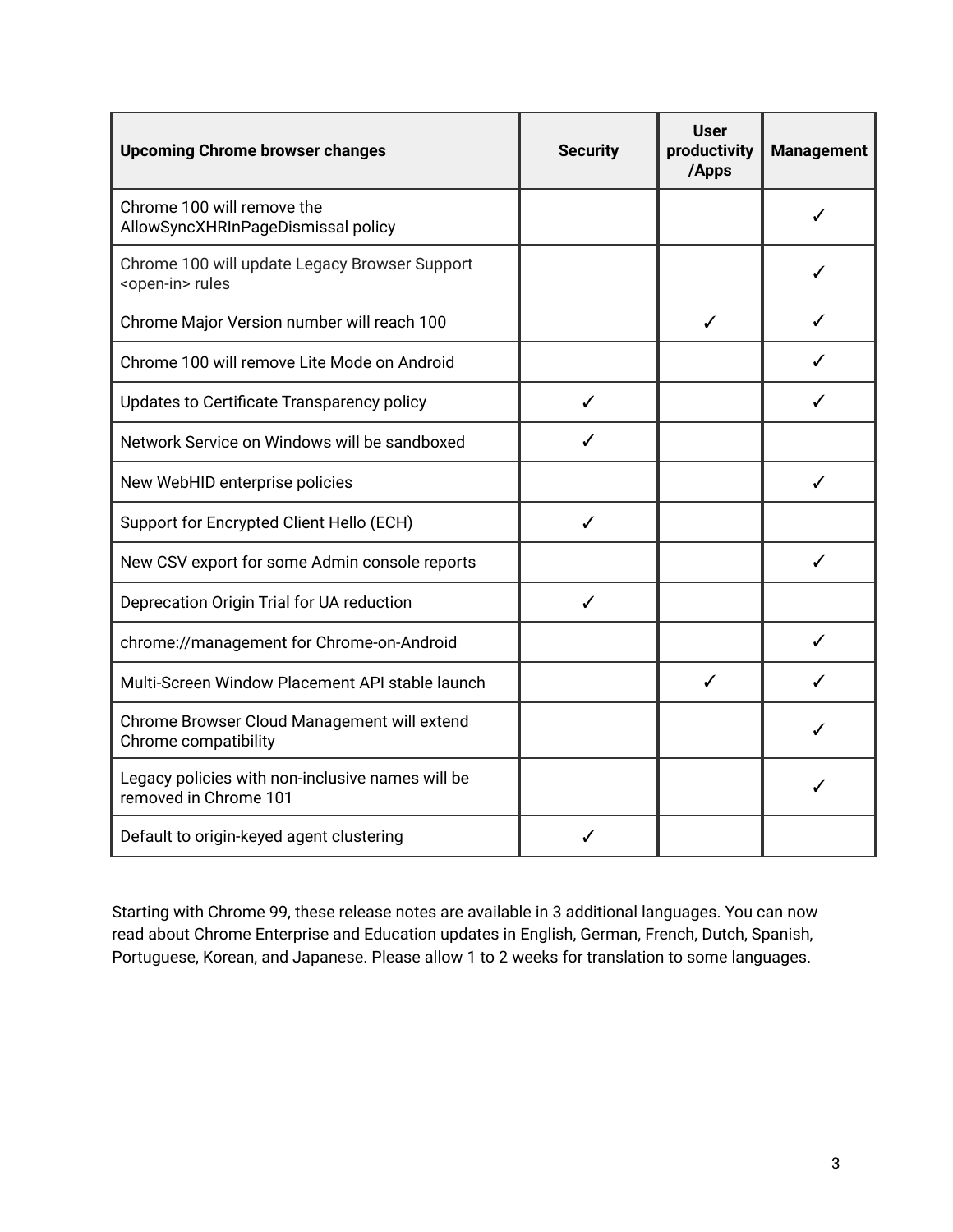# <span id="page-3-0"></span>**Chrome browser updates**

### **Uninstall WebApps from Windows OS settings**

Windows provides a mechanism to uninstall native Win32 apps through Windows settings or the Control Panel. This feature allows you to uninstall Progressive Web Apps (PWAs) in the same way on the Windows operating system.

#### **Certificate Transparency expanded on Android**

Certificate transparency is already enforced on desktop platforms, and for some Android users. Chrome 99 expands certificate transparency to all Android Chrome users.

#### **Rollback on private network access preflights**

Chrome 98 introduced [Private Network Access pre-flights](https://developer.chrome.com/blog/private-network-access-preflight/) to improve user security. Due to bug reports, Chrome 99 rolls back this feature to better address interactions with developer and enterprise environments. We will announce plans to re-introduce this feature in future release notes.

### **Chrome 99 adds the NTPMiddleSlotAnnouncementVisible policy**

Enterprise administrators are able to control the visibility of the middle slot announcement on the Desktop **New tab** page using the [NTPMiddleSlotAnnouncementVisible](https://chromeenterprise.google/policies/#NTPMiddleSlotAnnouncementVisible) enterprise policy.

#### **Chrome 99 removes the CrossOriginWebAssemblyModuleSharingEnabled policy**

Chrome 95 prevented WebAssembly module sharing between cross-origin but same-site environments, but included a temporary policy,

[CrossOriginWebAssemblyModuleSharingEnabled,](https://chromeenterprise.google/policies/#CrossOriginWebAssemblyModuleSharingEnabled) to bypass the feature. Chrome 99 removes this temporary policy.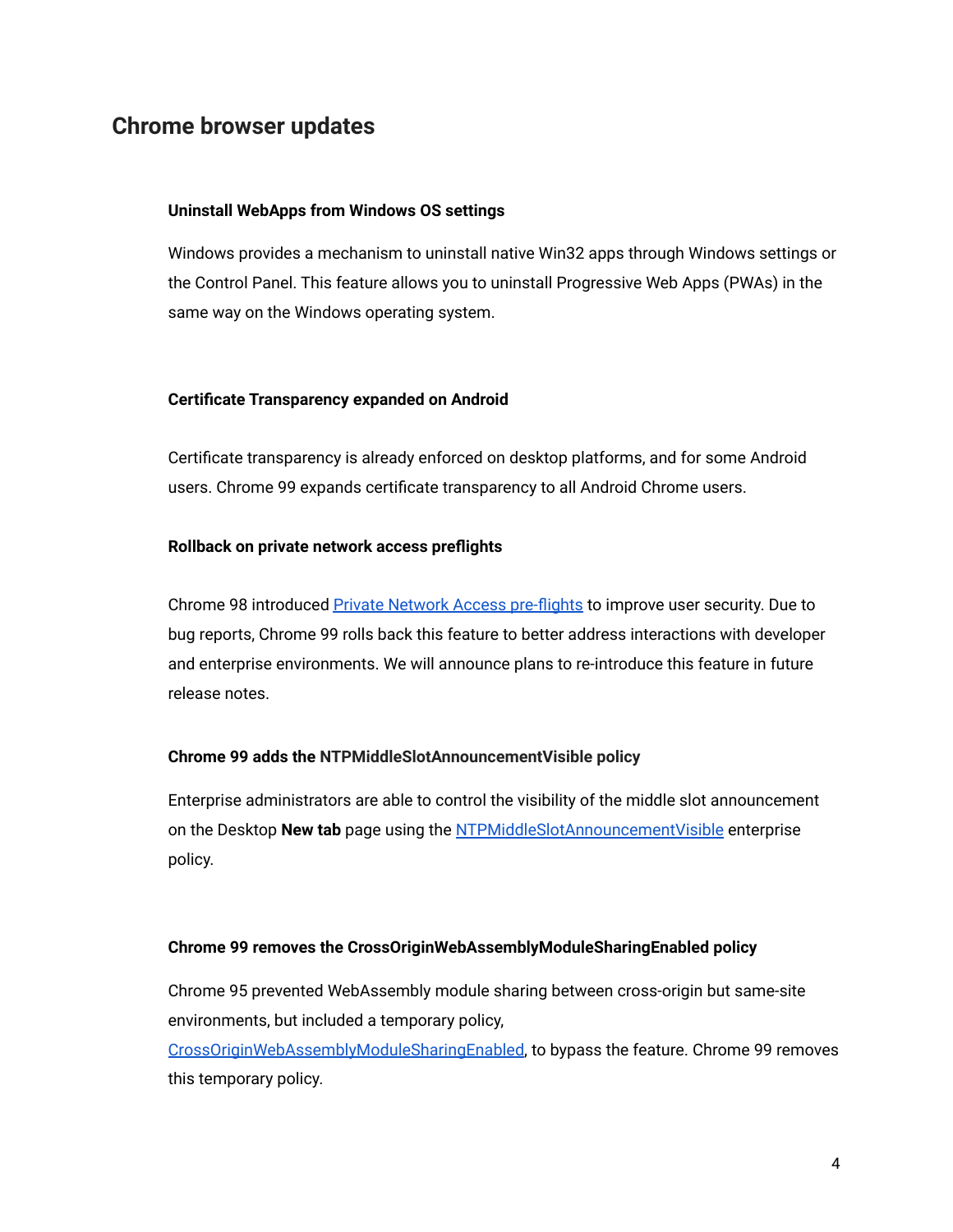## **Chrome 99 updates the code signing certificate for Chrome on macOS**

The code signing certificate for Chrome on macOS is changing. If you are managing Chrome with [Parental Controls Application Restrictions,](https://developer.apple.com/documentation/devicemanagement/parentalcontrolsapplicationrestrictions?language=objc) you need to update the designated requirement in the configuration profile, under the  $appID$  key. An example profile with the updated designated requirements can be found here: [https://crbug.com/1295049#c3.](https://crbug.com/1295049#c3)

Similarly, managing Chrome's [Privacy Preferences Policy](https://developer.apple.com/documentation/devicemanagement/privacypreferencespolicycontrol?language=objc) Control with the CodeRequirement key might also require an update. If you have been using the designated requirement from a previous version of Chrome, you need to update the CodeRequirement key. You can view the updated requirement with the following command:

> codesign -d -r- /Path/to/Chome99.app

## **New and updated policies in Chrome browser**

| <b>Policy</b>                                          | <b>Description</b>                                       |
|--------------------------------------------------------|----------------------------------------------------------|
| NTPMiddleSlotAnnouncementVisible                       | Show the middle slot announcement on the New Tab<br>Page |
| <b>ForceMajorVersionToMinorPositionInUse</b><br>rAgent | Test the 3-digit Major Version number in UA strings      |
| <b>NewTabPageLocation</b><br>New on iOS                | Configure the New Tab page URL                           |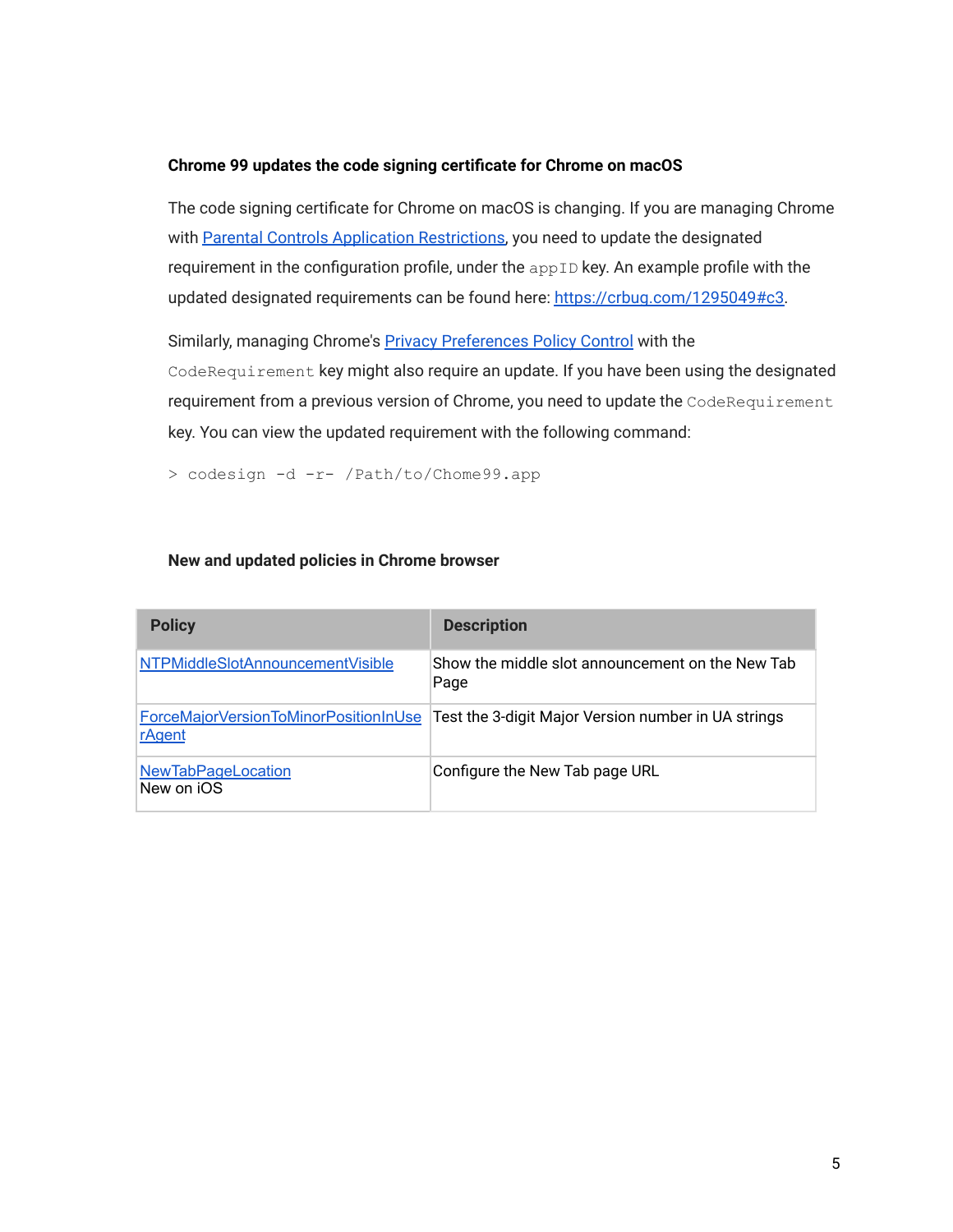# <span id="page-5-0"></span>**Chrome OS updates**

#### **Nearby Share background scanning**

Nearby Share is Google's solution to enable seamless sharing from device to device. To provide a better user experience, Chrome OS adds support for background scanning, which allows a Chrome OS device to detect and proactively notify a user when someone nearby is sharing which makes it easier to share without having to temporarily enter high visibility mode. This functionality has been present on Android since the launch of Nearby Share in 2019, and now behaves the same way on Chrome OS, to ensure consistency and predictability.

#### **Keep full-screen mode after unlock**

Chrome 99 improves support for full screen VDI use cases. Until now, full screen virtualized desktops returned to a maximized window after unlocking a device. The new **KeepFullscreenWithoutNotificationUrlAllowList** policy allows admins to exempt certain URLs and apps from exiting full screen after unlock. This unblocks the use of virtualized desktops in user sessions and in Imprivata-based managed guest sessions.

#### **Introducing the Files SWA**

Up to now, the **Files** app was a Chrome App. Chrome 99 implements **FIles** as a System Web App (SWA). The Files SWA provides the same features as the Files Chrome App.

#### **Optimized user experience on touch screens**

Chrome 99 improves the user experience on touchscreen devices through better palm rejection performance. This is achieved by optimizing touches from multiple fingers.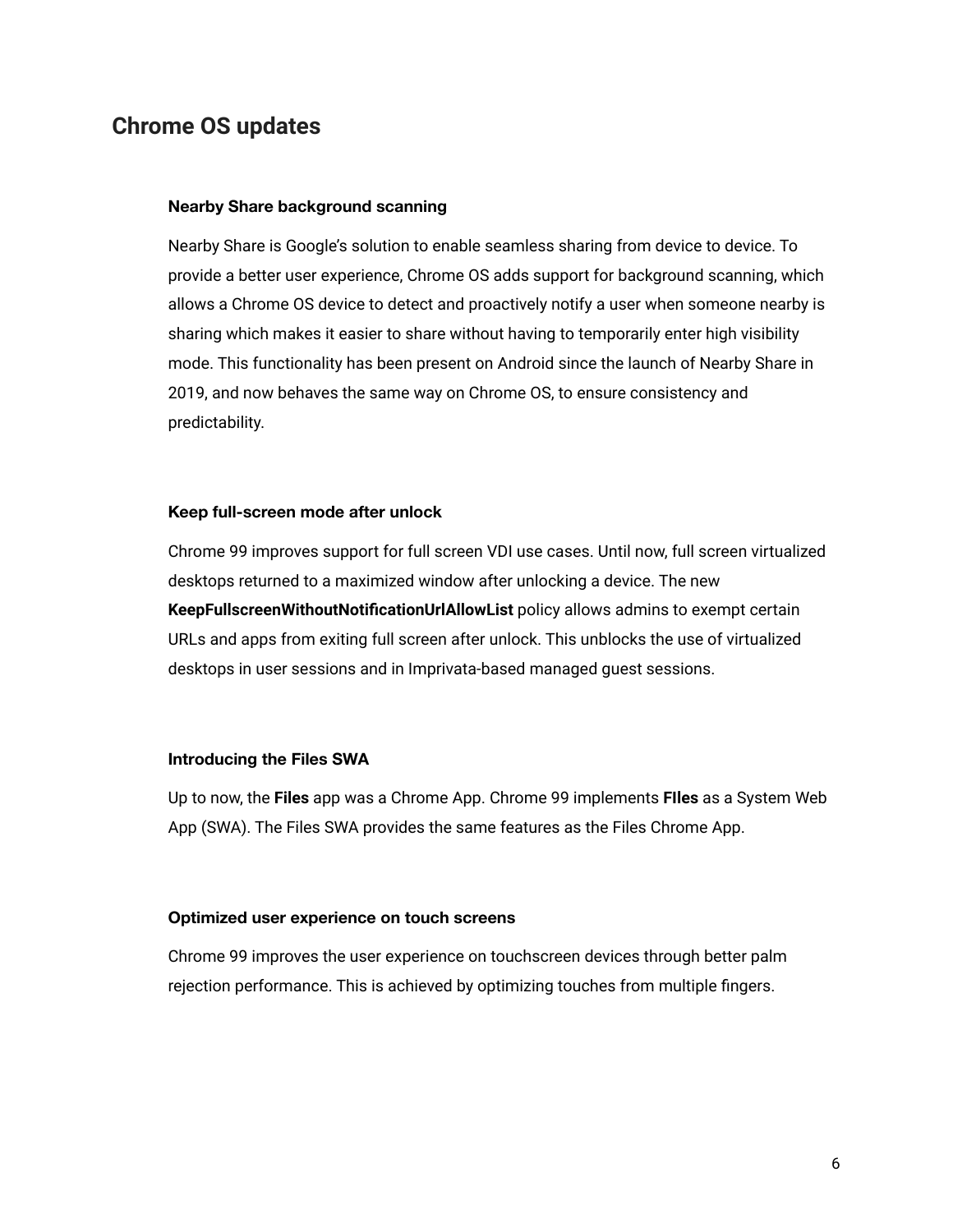# **Drag windows to New Desk in Overview**

You can now create a new desk on the fly for an existing window by dragging and dropping a window to New Desk in Overview.

## **GIF animation mode on Camera**

With GIF mode, you can now record up to five-second videos of product demos, and it will automatically turn into a shareable GIF.

# <span id="page-6-0"></span>**Admin console updates**

# **New policies in the Admin console**

| <b>Policy Name</b>                 | <b>Pages</b>               | Supported on | <b>Category/Field</b>                                  |
|------------------------------------|----------------------------|--------------|--------------------------------------------------------|
|                                    |                            |              |                                                        |
|                                    | User &                     |              |                                                        |
| <b>SideSearchEnabled</b>           | <b>Browser</b><br>Settings | Chrome OS    | Omnibox search provider > Side<br>panel search history |
|                                    |                            |              |                                                        |
|                                    | User &                     |              |                                                        |
| <b>NetworkServiceSandb</b> Browser |                            |              |                                                        |
| oxEnabled                          | Settings                   | Chrome       | Network > Network service sandbox                      |
|                                    |                            |              |                                                        |
|                                    | <b>Additional Apps</b>     |              | Additional application settings > Full                 |
| <b>FullRestoreEnabled</b>          | Settings                   | Chrome OS    | restore                                                |
|                                    |                            |              |                                                        |
|                                    |                            |              |                                                        |
|                                    | <b>Additional Apps</b>     |              | Additional application settings >                      |
| <b>GhostWindowEnabled Settings</b> |                            | Chrome OS    | Android ghost windows                                  |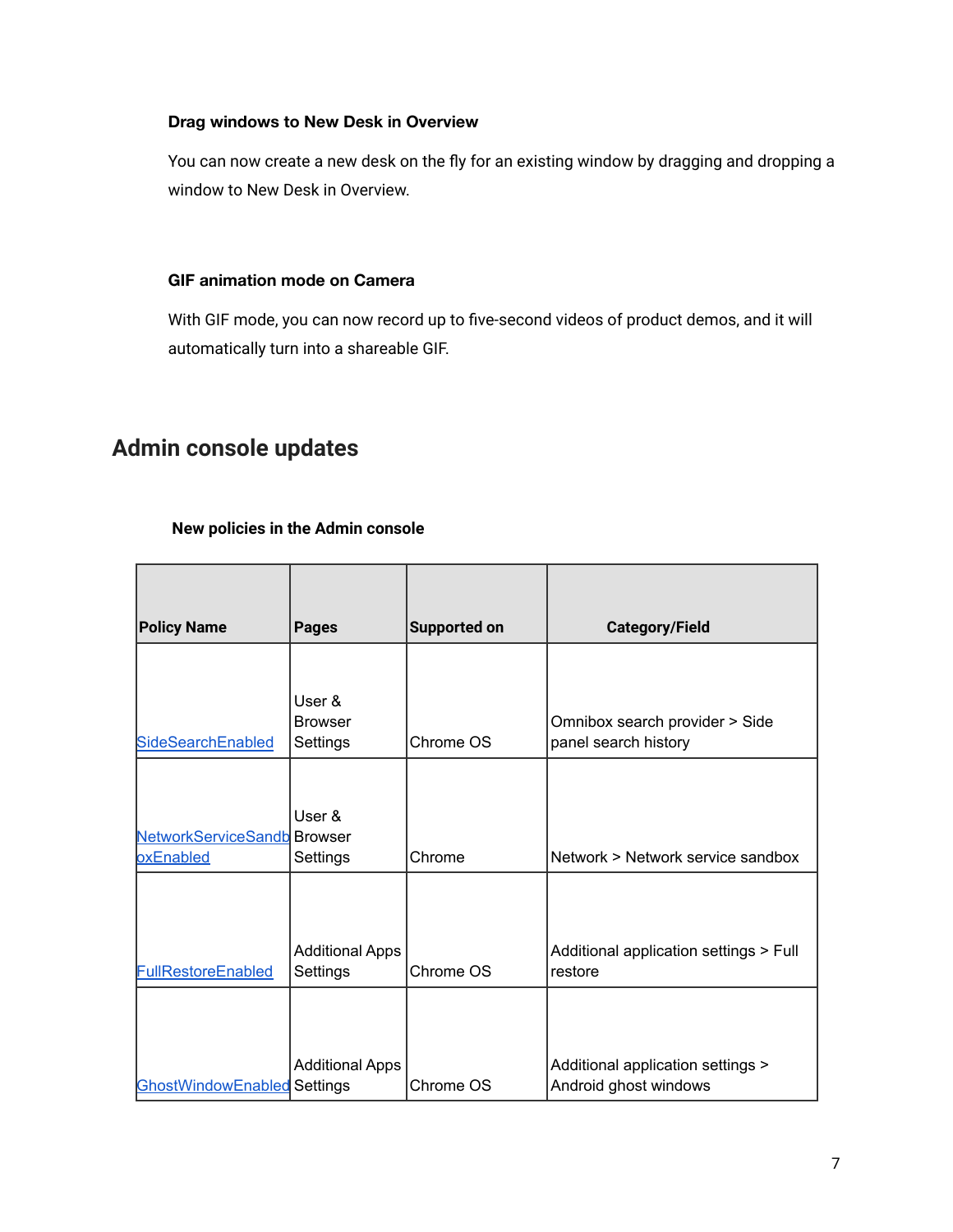| RegisteredProtocolHa Browser<br><b>ndlers</b> | User &<br>Settings                                                       | Chrome<br>Chrome OS            | Content > Custom Protocol Handlers                                                  |
|-----------------------------------------------|--------------------------------------------------------------------------|--------------------------------|-------------------------------------------------------------------------------------|
| WebSQLInThirdParty<br>ContextEnabled          | User &<br><b>Browser</b><br>Settings;<br>Managed<br><b>Guest Session</b> | Chrome<br>Chrome OS<br>Android | Security > WebSQL in third-party<br>context                                         |
| <b>BrowserSwitcherParsi Browser</b><br>ngMode | User &<br>Settings                                                       | Chrome                         | Legacy Browser Support > Sitelist<br>parsing mode                                   |
| <b>DeviceScheduledReb</b><br><u>oot</u>       | Device settings                                                          | Chrome OS                      | Power and shutdown > Scheduled<br>reboot                                            |
| QuickAnswersEnable<br><u>ld</u>               | User &<br><b>Browser</b><br>Settings;<br>Managed<br><b>Guest Session</b> | Chrome OS                      | User Experience > Quick Answers ><br><b>Enable Quick Answers</b>                    |
| QuickAnswersDefiniti<br>onEnabled             | User &<br><b>Browser</b><br>Settings;<br>Managed<br><b>Guest Session</b> | Chrome OS                      | User Experience > Quick Answers ><br><b>Enable Quick Answers definition</b>         |
| QuickAnswersTransla<br>tionEnabled            | User &<br><b>Browser</b><br>Settings;<br>Managed<br><b>Guest Session</b> | Chrome OS                      | User Experience > Quick Answers ><br><b>Enable Quick Answers translation</b>        |
| QuickAnswersUnitCo<br>nversionEnabled         | User &<br><b>Browser</b><br>Settings;<br>Managed<br><b>Guest Session</b> | Chrome OS                      | User Experience > Quick Answers ><br><b>Enable Quick Answers unit</b><br>conversion |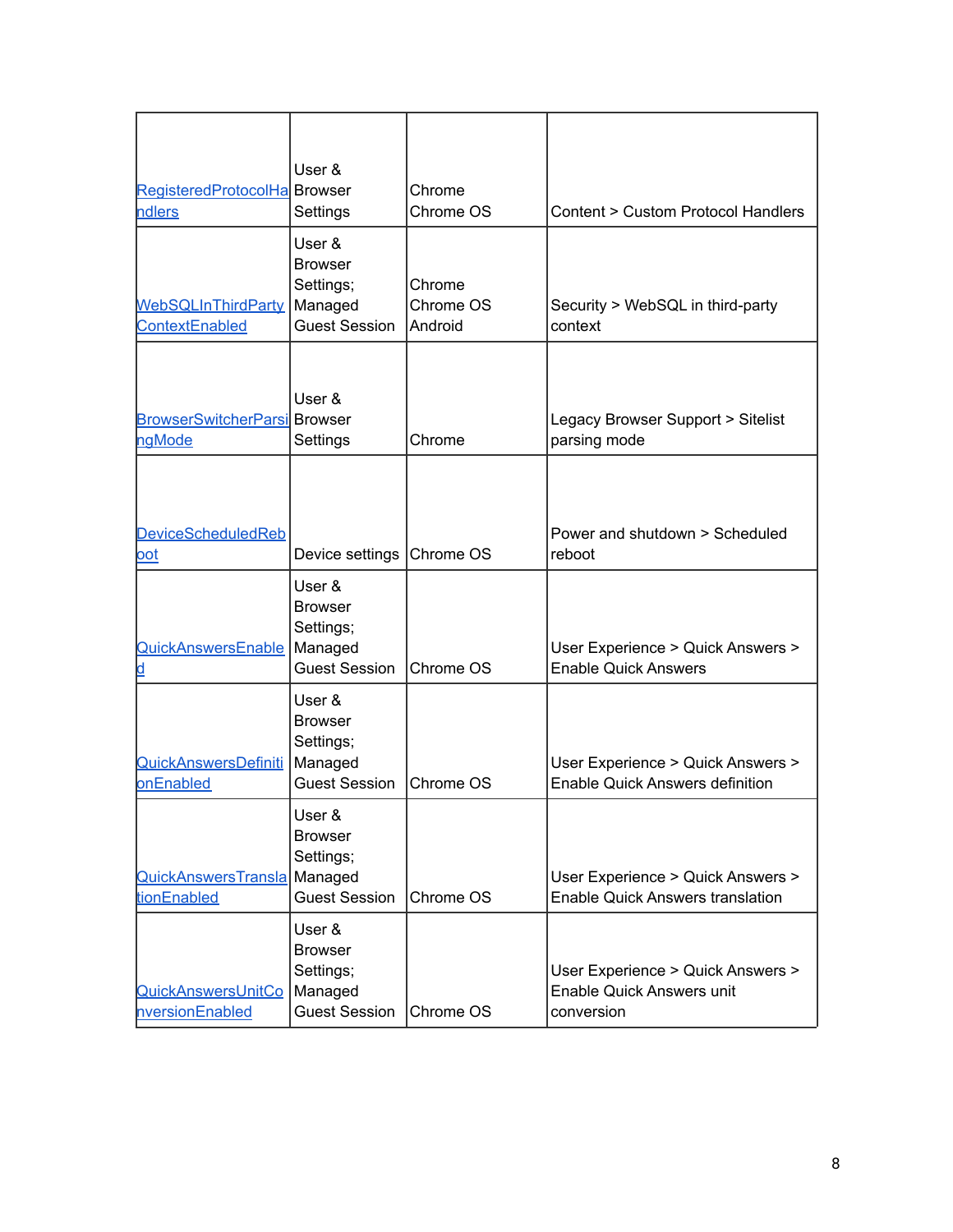# <span id="page-8-0"></span>Coming soon

**Note:** The items listed below are experimental or planned updates. They might change, be delayed, or canceled before launching to the Stable channel.

# <span id="page-8-1"></span>**Upcoming Chrome browser changes**

# **Chrome 100 will remove the AllowSyncXHRInPageDismissal policy**

The [AllowSyncXHRInPageDismissal](https://chromeenterprise.google/policies/#AllowSyncXHRInPageDismissal) policy was introduced in Chrome 78 to give enterprises more time to adapt to the removal of synchronous XHR requests during page dismissal. Though this policy was originally planned to be removed in Chrome 93, the transition period was extended to allow developers more time to adapt. This transition period is now closed and the policy will be removed in Chrome 100.

# **Chrome 100 will update Legacy Browser Support <open-in> rules**

In Chrome 100, when the **BrowserSwitcherParsingMode** policy is set to IE-compatible, Legacy Browser Support rules are updated:

- For v2 sitelists, <open-in> behavior is changed in the following ways:
	- <open-in>None</open-in> entries are treated as a greylist, and will open in any browser, rather than as inverted sitelist entries.
	- <open-in>MSEdge</open-in> entries will open in Chrome, as Windows treats this to mean the default, modern browser.
	- Anything unspecified opens in any browser, the same as greylist entries
- For v1 sitelists:
	- doNotTransition="true" entries are treated as a greylist, and will open in any browser, rather than as inverted sitelist entries.

To mitigate disruption, this change only applies if you set **[BrowserSwitcherParsingMode](https://chromeenterprise.google/policies/#BrowserSwitcherParsingMode)** policy is set to 1.

For more details on Legacy Browser Support, see [here.](https://support.google.com/chrome/a/answer/9269998)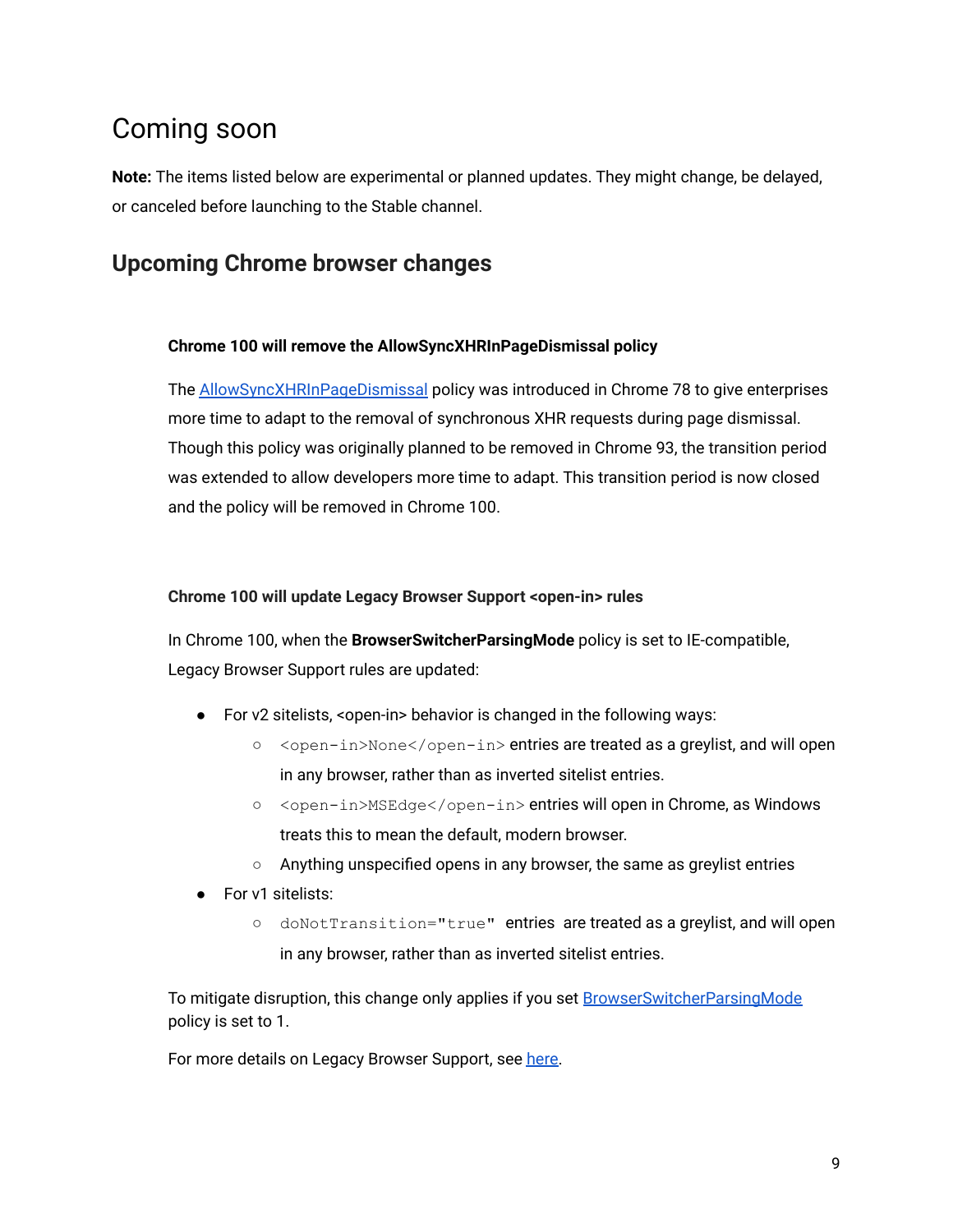#### **Chrome Major Version number will reach 100**

Chrome will reach a 3-digit major version number in March, 2022. When browsers went from version 9 to 10, the increase in the number of digits uncovered many issues in User-Agent string parsing libraries. In order to avoid the same issue again, developers and IT admins should test their services in advance.

To help, the Chrome team created the *ForceMajorVersion100InUserAgent* flag (chrome://flags/#force-major-version-to-100). This forces the browser to send 100 as the major version number; see [blog](https://developer.chrome.com/blog/force-major-version-to-100/) for details. You should use this flag to uncover and address any issues before Chrome 100 rolls out. We encourage admins to submit any issues encountered [here](https://webcompat.com/issues/new?label=version100).

An Enterprise policy [ForceMajorVersionToMinorPositionInUserAgent](https://chromeenterprise.google/policies/#ForceMajorVersionToMinorPositionInUserAgent) is also available to control whether the User-Agent string major version should be frozen at 99. If you have an app that is broken in version 100 (due to a User-Agent parsing error), you can set the policy to 2 and the User-Agent string will freeze the major version as 99 and include the browser's major version in the minor position.

#### **Chrome 100 will remove Lite Mode on Android**

Lite Mode was a way to reduce data usage on Android devices. Since its introduction, the cost of data has been reduced in many countries, and Chrome has invested in other ways to save data. As a result, Lite Mode will no longer be available, including the [DataCompressionProxyEnabled](https://chromeenterprise.google/policies/#DataCompressionProxyEnabled) policy used to control it.

#### **Updates to Certificate Transparency policy**

In Chrome 100, the Certificate Transparency requirements in Chrome will change, certificates will no longer be required to include signed certificate timestamps (SCTs) from one Google operated and one non Google operated log, and instead will be required to include SCTs from at least two logs from different operators. Additionally, the amount of SCTs required for certificates with a lifetime between 180 days and 15 months will increase, from 2 to 3. The existing policies that allow selectively disabling CT enforcement (**CertificateTransparencyEnforcementDisabledForCas**,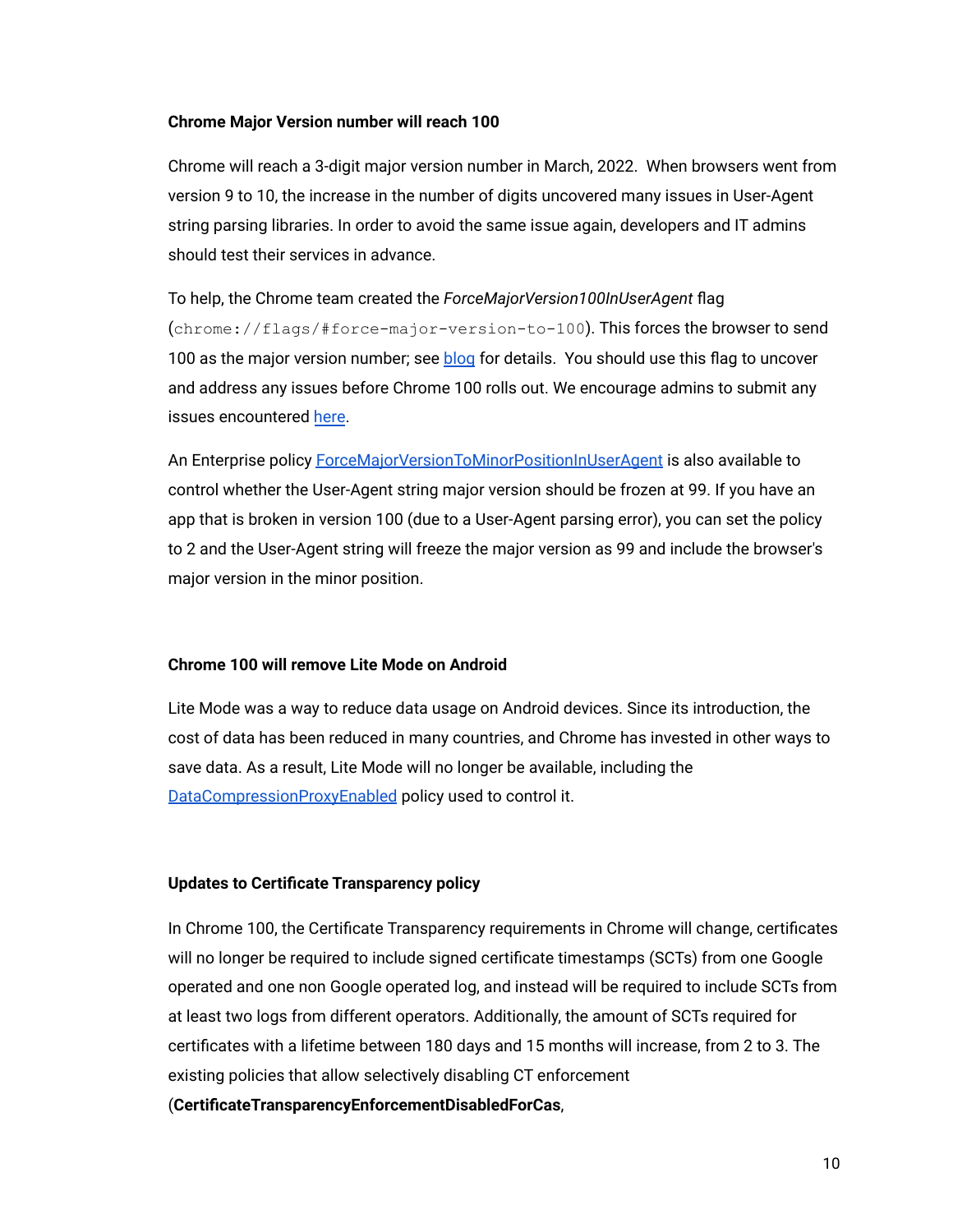**CertificateTransparencyEnforcementDisabledForLegacyCas**, and **CertificateTransparencyEnforcementDisabledForUrls**) will continue to work.

#### **Network Service on Windows will be sandboxed**

As early as Chrome 100, to improve security and reliability, the network service, already running in its own process, will be sandboxed on Windows. As part of this, third-party code that is currently able to tamper with the network service may be prevented from doing so. This might cause interoperability issues with software that injects code into Chrome's process space, such as Data Loss Prevention software. The [NetworkServiceSandboxEnabled](https://chromeenterprise.google/policies/#NetworkServiceSandboxEnabled) policy allows you to disable the sandbox if incompatibilities are discovered. You can test the sandbox in your environment using [these instructions](https://docs.google.com/document/d/1Bk3Z8CUQucd8FP6ISKkT3Q9YYuP43574VIO_kyAISBU/view) and report any issues you encounter.

### **WebHID enterprise policies**

As early as Chrome 100, Chrome will add policies to manage the WebHID API. **DefaultWebHidGuardSetting** configures the default API behavior for all URLs and can be configured to allow origins to Ask for new device permissions or Block all permission requests. The **WebHidAskForUrls** and **WebHidBlockedForUrls** policies override the default policy for specific URLs.

Three new policies are added for automatically granting device permissions. URLs contained in the **WebHidAllowAllDevicesForUrls** policy will be automatically granted permissions for any connected device. The **WebHidAllowDevicesForUrls** and **WebHidAllowDevicesWithHidUsagesForUrls** policies can be used to grant narrower permissions by matching against vendor and product IDs or application collection usages in the HID report descriptor.

# **Support for Encrypted Client Hello (ECH)**

As early as Chrome 100, Chrome will start supporting ECH as a continuation of our network related efforts to improve our users' privacy and safety on the web, for example, Secure DNS. Many organizations' infrastructure relies on the ability to inspect Server Name Indication (SNI), for example, with filtering, logging, and so on. You might want to explore a DNS-based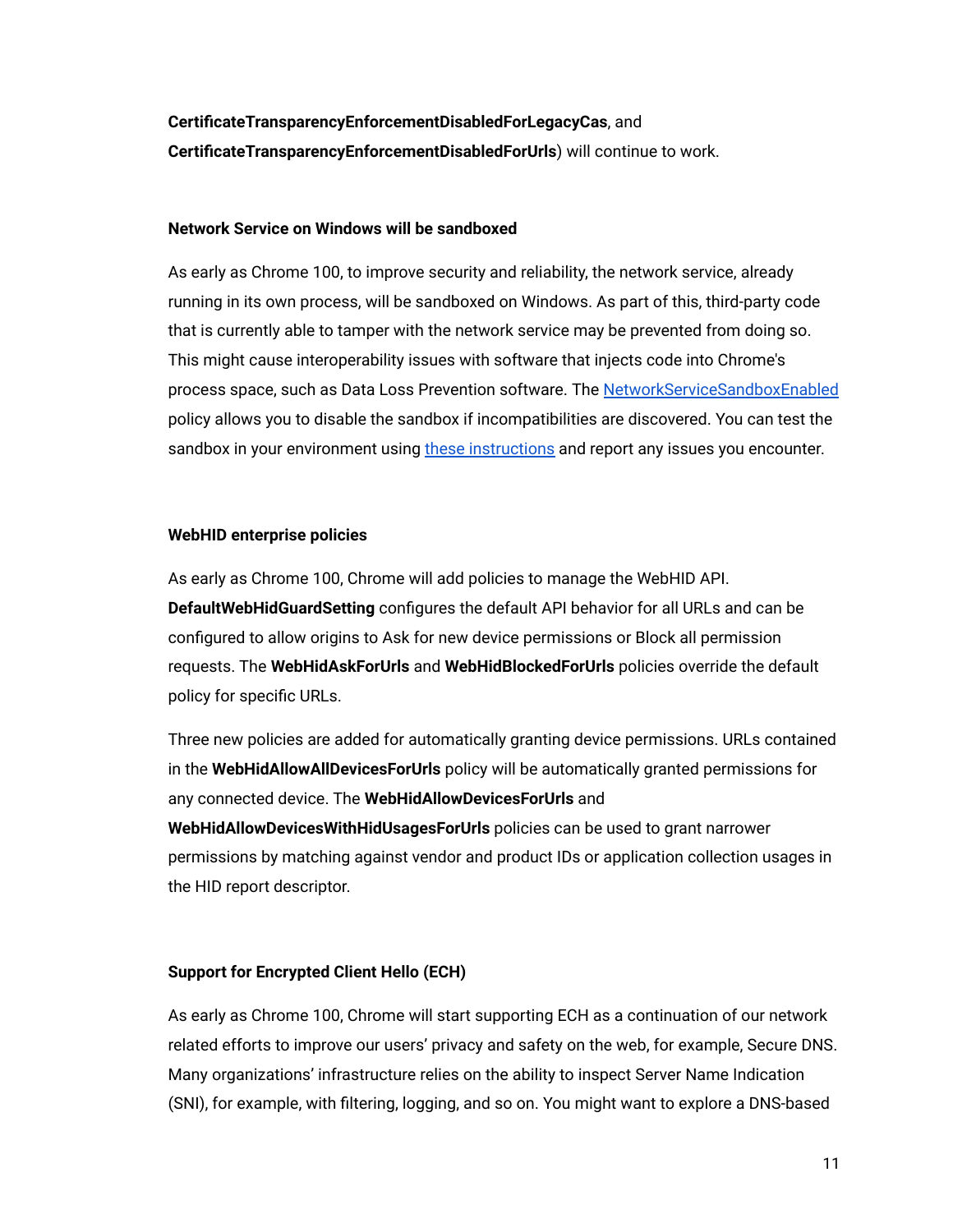approach and the associated group policies from the OS, or Chrome browser for DNS-over-HTTPS.

## **New CSV export for some Admin console reports**

As early as Chrome 100, Chrome will introduce a new CSV download option for the Apps & Extensions Usage report data and the Versions report data.

| $\equiv$   |                                          | Google Admin                                           |                         | Q Search for users, groups or settings |                          |              |                          |             | ۵ | 8 | $\odot$ | :                    | $\overline{b}$ |
|------------|------------------------------------------|--------------------------------------------------------|-------------------------|----------------------------------------|--------------------------|--------------|--------------------------|-------------|---|---|---------|----------------------|----------------|
| ⋒          |                                          | Devices > Chrome > Reports > Apps and extensions usage |                         |                                        |                          |              |                          |             |   |   |         |                      |                |
| 멺          |                                          | Include all organizational units                       |                         | 19 Chrome apps and extensions          | Export                   |              |                          |             |   |   |         |                      |                |
| ക          |                                          | Search for organizational units                        | ≺                       | Last activity: 2022-01-25              | + Search or add a filter |              |                          |             |   |   |         | <b>CLEAR FILTERS</b> |                |
| $\Box$     | $\overline{\phantom{a}}$<br>$\mathbf{r}$ | Global Organization<br>APAC                            | App name                |                                        | App type                 | Install type | Installs<br>$\downarrow$ | Permissions |   |   |         |                      |                |
| ₩<br>⊕     | $\mathbf{r}$                             | <b>BCE</b>                                             | ≂                       | <b>Chrome Remote Desktop</b>           | Chrome Extension         | Multiple     | 3                        | 6           |   |   |         |                      |                |
| ıl.        | $\mathbf{r}$                             | <b>Browsers Test</b><br>Default settings               | ᠷ                       | <b>Telepathy</b>                       | Theme                    | Admin        | 3                        | $\theta$    |   |   |         |                      |                |
| 目          | $\mathbf{r}$                             | <b>EMEA</b>                                            | $\overline{\mathbf{K}}$ | Kiosk                                  | Chrome App               | Admin        | 3                        | 15          |   |   |         |                      |                |
| @          |                                          | <b>Help Desk</b>                                       |                         | <b>Sheets</b>                          | Chrome App               | Normal       | $\overline{2}$           | $\circ$     |   |   |         |                      |                |
| $\bigcirc$ |                                          | Mac devices<br>$- - - - - - -$                         |                         | <b>Slides</b>                          | Chrome App               | Normal       | $\overline{2}$           | $\mathbb O$ |   |   |         |                      |                |

# **Deprecation Origin Trial for UA reduction**

As [previously announced](https://blog.chromium.org/2021/09/user-agent-reduction-origin-trial-and-dates.html), Chrome 101 protects user privacy by reducing the granularity of information in the User-Agent (UA) string. In this phase, the MINOR.BUILD.PATCH version info is reduced to "0.0.0". If a site needs this information, it should migrate to the [User Agent](https://web.dev/migrate-to-ua-ch/) [Client Hints API.](https://web.dev/migrate-to-ua-ch/) Sites that need more time to test or migrate can take advantage of [a](https://groups.google.com/a/chromium.org/g/blink-dev/c/-2OW78CB1-A/m/N0lz8F0qAQAJ) **[Deprecation Trial](https://groups.google.com/a/chromium.org/g/blink-dev/c/-2OW78CB1-A/m/N0lz8F0qAQAJ), starting in Chrome 100.** 

You can also control this using the [UserAgentReduction](https://chromeenterprise.google/policies/#UserAgentReduction) enterprise policy. You can test the new reduced-granularity UA string by setting the policy to 2. Alternatively, you can delay the change while you update your apps by setting it to 1.

# **chrome://management for Chrome-on-Android**

The chrome://management page is being updated to have more detail when Chrome-on-Android is managed via Chrome Browser Cloud Management.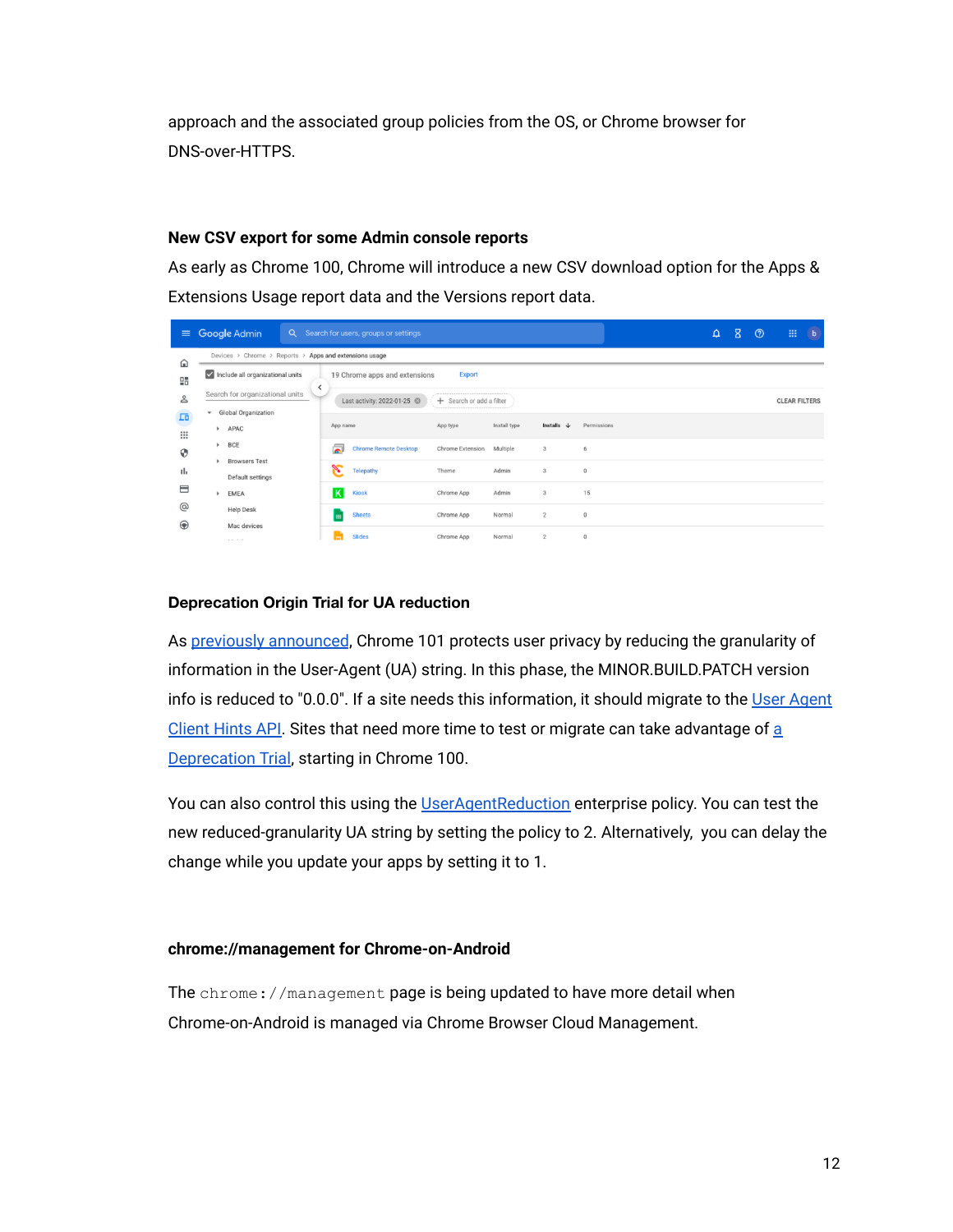

### **Multi-Screen Window Placement API stable launch**

[Multi-Screen Window Placement API](https://web.dev/multi-screen-window-placement/) will add new screen information APIs and will make incremental improvements to existing window placement APIs. This will allow web applications to offer compelling multi-screen experiences. The existing singular window.screen offers a limited view of available screen space, and window placement functions generally restrict the current screen. This feature will unlock modern multi-screen workspaces for web applications.

A new set of policies, **DefaultWindowPlacementSetting**, **WindowPlacementAllowedForUrls**, and **WindowPlacementBlockedForUrls**, will let admins force their fleet to employ a default setting and automatically accept or deny the Window Placement permission without prompting the user, on a per-origin basis.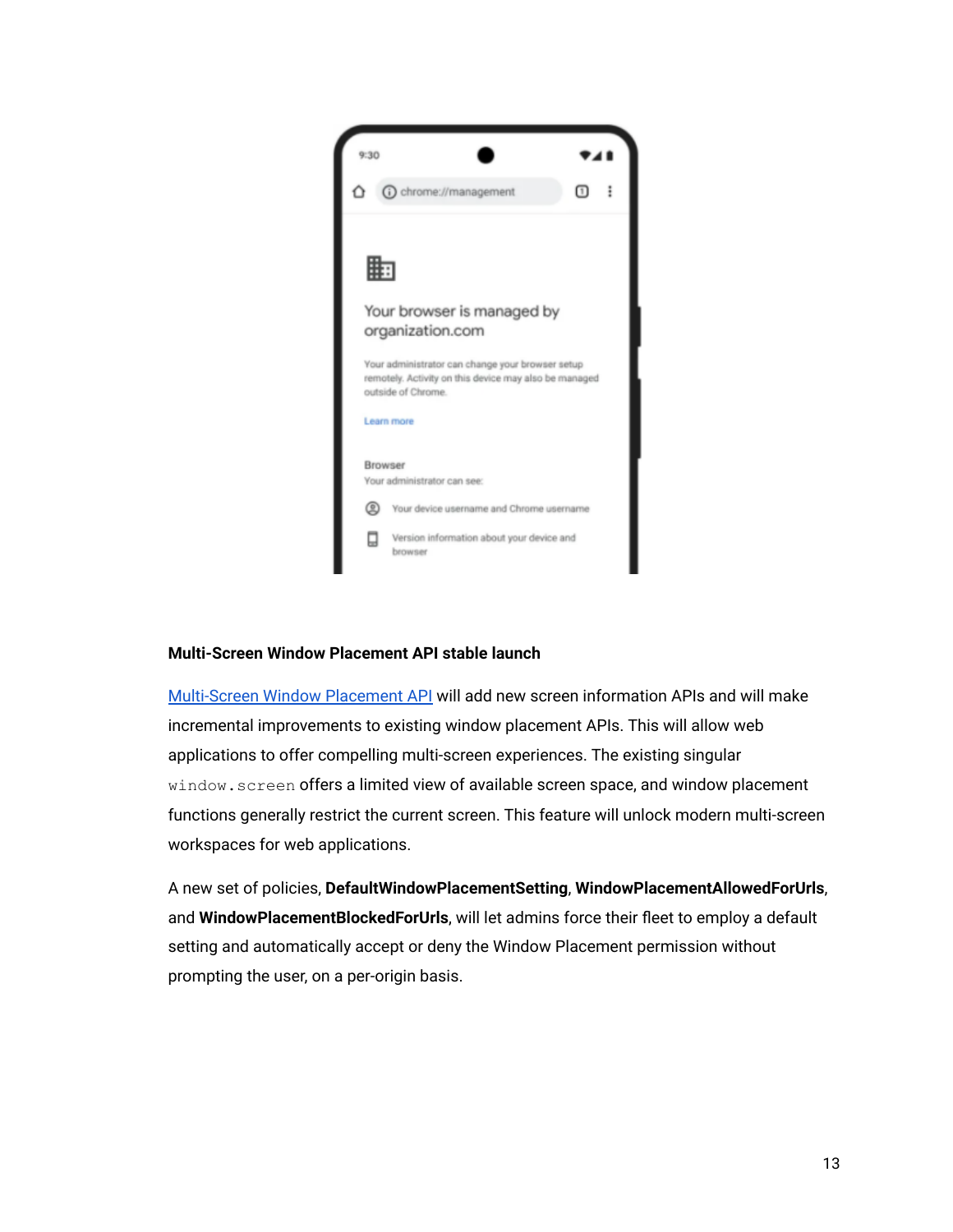## **Chrome Browser Cloud Management will extend Chrome compatibility**

As early as Chrome 101, Chrome Browser Cloud Management will maintain compatibility with the most recent 12 versions of Chrome. Older versions may lose some CBCM features without notice, or behave unexpectedly. For your security, you should keep Chrome auto-update enabled, which will keep your fleet on the most recent version of Chrome. If you manage Chrome updates manually, staying close to the most recent version will both keep your users safer, and ensure you stay within the CBCM compatibility window.

## **Legacy policies with non-inclusive names will be removed in Chrome 101**

Chrome 86 through Chrome 90 introduced new policies to replace policies with less inclusive names (for example, whitelist, blacklist). In order to minimize disruption for existing managed users, both the old and the new policies currently work.

This transition period was originally planned for Chrome 95, but was extended to Chrome 101 to give admins more time to transition their policies. In Chrome 101, the policies in the left column of the following table will no longer function. Please ensure you're using the corresponding policy from the right column instead:

| <b>Legacy Policy Name</b>       | <b>New Policy Name</b>               |
|---------------------------------|--------------------------------------|
| <b>NativeMessagingBlacklist</b> | <b>NativeMessagingBlocklist</b>      |
| NativeMessagingWhitelist        | <b>NativeMessagingAllowlist</b>      |
| AuthNegotiateDelegateWhitelist  | AuthNegotiateDelegateAllowlist       |
| AuthServerWhitelist             | AuthServerAllowlist                  |
| SpellcheckLanguageBlacklist     | SpellcheckLanguageBlocklist          |
| AutoplayWhitelist               | AutoplayAllowlist                    |
| SafeBrowsingWhitelistDomains    | <b>SafeBrowsingAllowlistDomains</b>  |
| ExternalPrintServersWhitelist   | <b>ExternalPrintServersAllowlist</b> |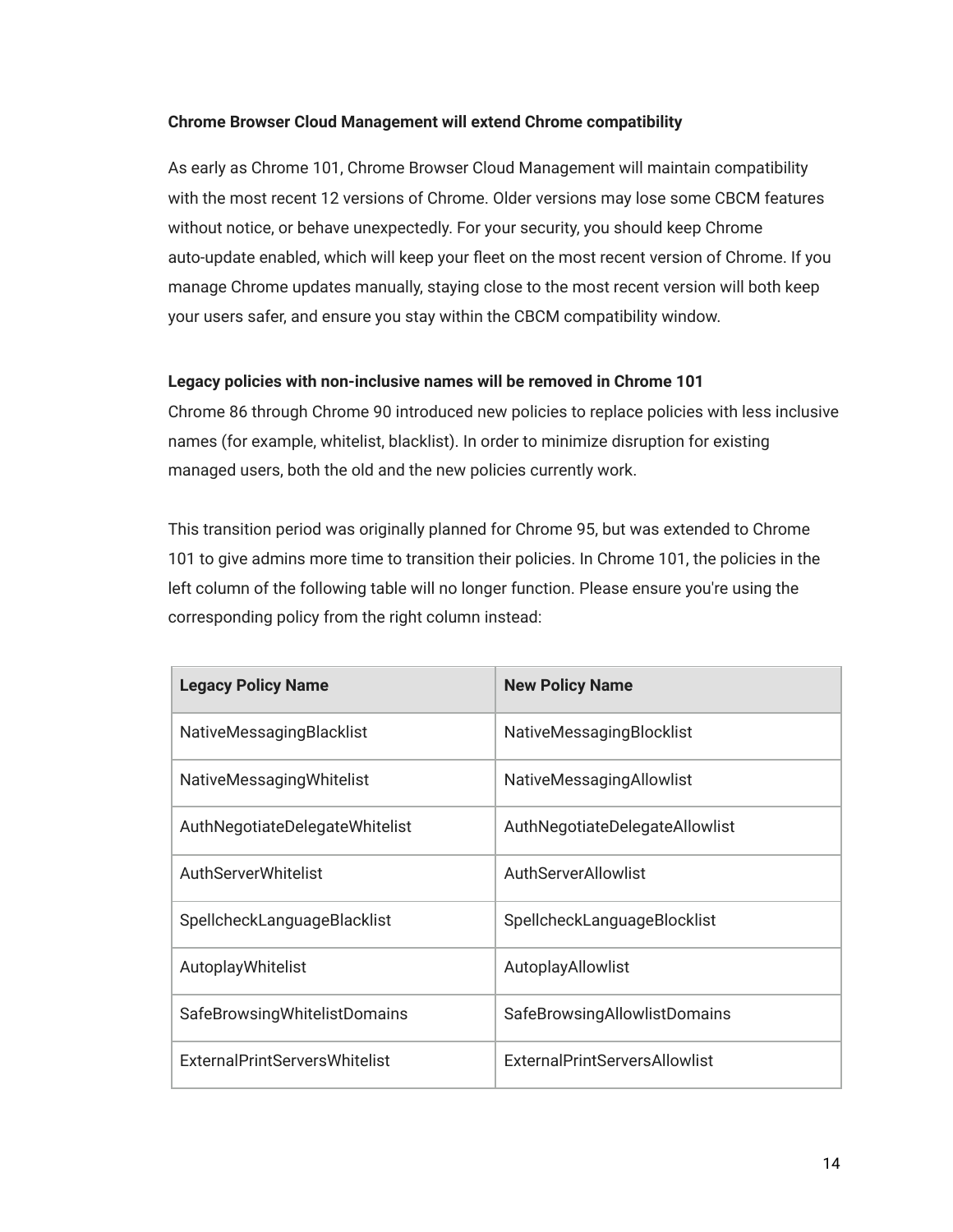| NoteTakingAppsLockScreenWhitelist    | NoteTakingAppsLockScreenAllowlist< |
|--------------------------------------|------------------------------------|
| PerAppTimeLimitsWhitelist            | PerAppTimeLimitsAllowlist          |
| <b>URLWhitelist</b>                  | <b>URLAllowlist</b>                |
| <b>URLBlacklist</b>                  | <b>URLBlocklist</b>                |
| ExtensionInstallWhitelist            | ExtensionInstallAllowlist          |
| <b>ExtensionInstallBlacklist</b>     | ExtensionInstallBlocklist          |
| <b>UserNativePrintersAllowed</b>     | <b>UserPrintersAllowed</b>         |
| <b>DeviceNativePrintersBlacklist</b> | <b>DevicePrintersBlocklist</b>     |
| <b>DeviceNativePrintersWhitelist</b> | <b>DevicePrintersAllowlist</b>     |
| DeviceNativePrintersAccessMode       | <b>DevicePrintersAccessMode</b>    |
| <b>DeviceNativePrinters</b>          | <b>DevicePrinters</b>              |
| <b>NativePrinters</b>                | <b>Printers</b>                    |
| NativePrintersBulkConfiguration      | PrintersBulkConfiguration          |
| NativePrintersBulkAccessMode         | PrintersBulkAccessMode             |
| <b>NativePrintersBulkBlacklist</b>   | PrintersBulkBlocklist              |
| <b>NativePrintersBulkWhitelist</b>   | PrintersBulkAllowlist              |
| <b>UsbDetachableWhitelist</b>        | <b>UsbDetachableAllowlist</b>      |
| QuickUnlockModeWhitelist             | QuickUnlockModeAllowlist           |
| <b>AttestationExtensionWhitelist</b> | AttestationExtensionAllowlist      |
| PrintingAPIExtensionsWhitelist       | PrintingAPIExtensionsAllowlist     |
| AllowNativeNotifications             | AllowSystemNotifications           |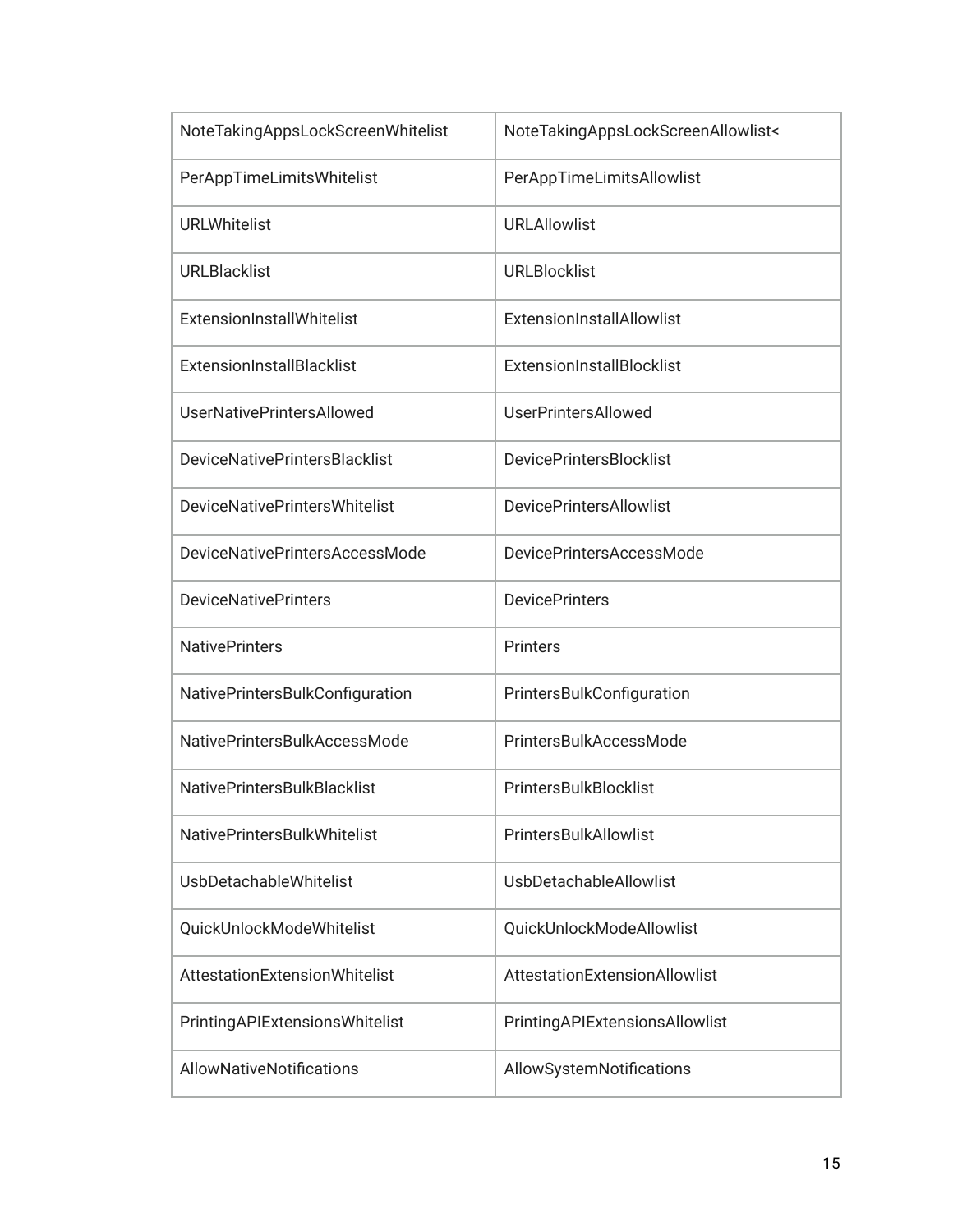| DeviceUserWhitelist          | DeviceUserAllowlist    |
|------------------------------|------------------------|
| NativeWindowOcclusionEnabled | WindowOcclusionEnabled |

If both the legacy policy and the new policy are set for any row in the table below, the new policy will override the legacy policy.

If you're managing Chrome via the Google Admin Console (for example, Chrome Browser Cloud Management), no action is required; the Google Admin Console will manage the transition automatically.

# **Default to origin-keyed agent clustering**

As early as Chrome 103, websites will be unable to set *document.domain*. Websites will need to use alternative approaches such as  $postMessage()$  or Channel Messaging API to communicate cross-origin. If a website relies on same-origin policy relaxation via *document.domain* to function correctly, it will need to send an Origin-Agent-Cluster: ?0 header along with all documents that require that behavior.

**Note:** *document.domain* has no effect if only one document sets it.

An enterprise policy will be available when this change ships to extend the current behavior.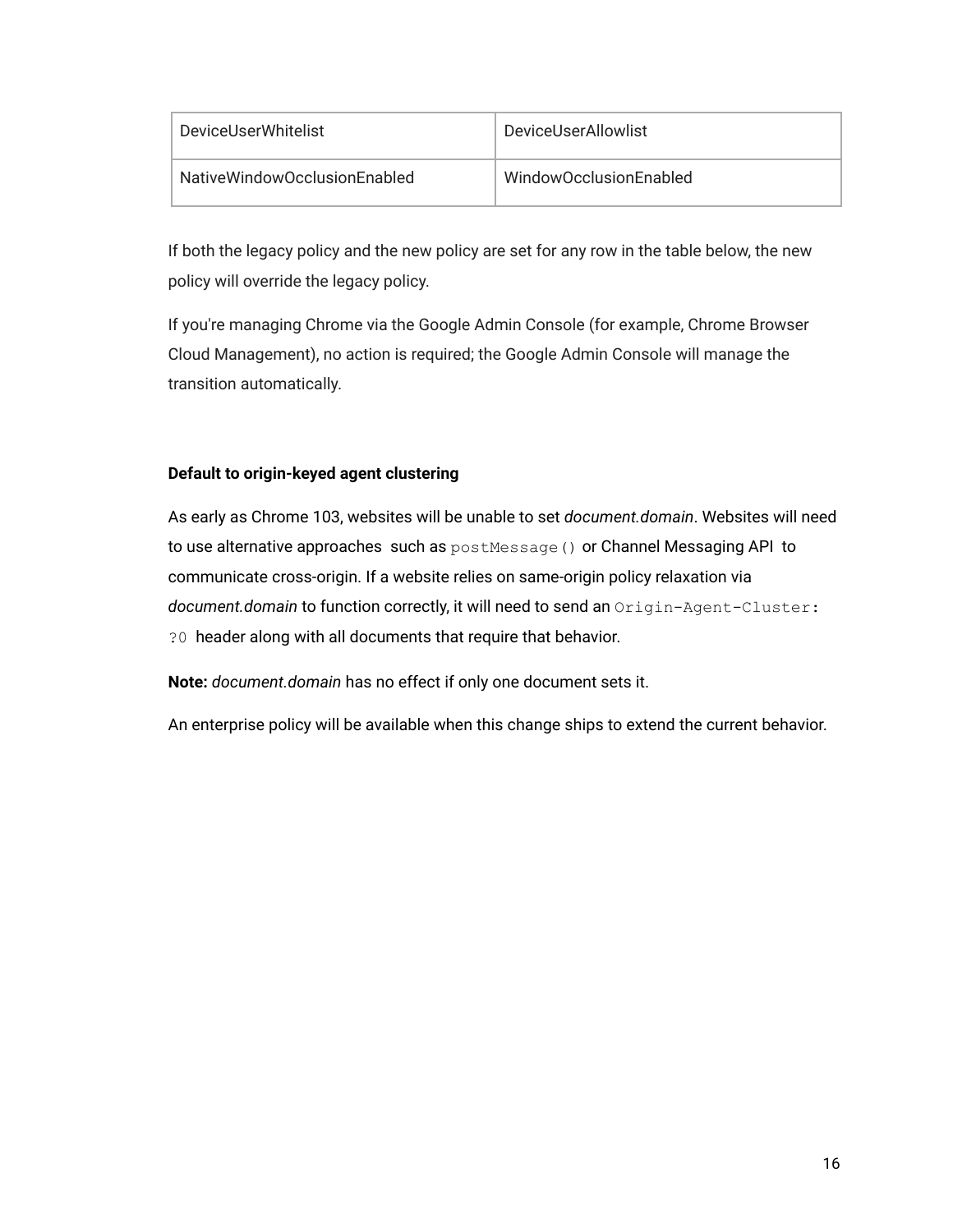# <span id="page-16-0"></span>Previous release notes

| Chrome version & targeted Stable channel release date | PDF        |
|-------------------------------------------------------|------------|
| Chrome 98: February 01, 2022                          | <b>PDF</b> |
| Chrome 97: January 04, 2022                           | <b>PDF</b> |
| Chrome 96: November 16, 2021                          | <b>PDF</b> |
| <b>Chrome 95: October 19, 2021</b>                    | <b>PDF</b> |
| <b>Archived release notes</b>                         |            |

# <span id="page-16-1"></span>Additional resources

- For emails about future releases, sign up [here.](https://inthecloud.withgoogle.com/chrome-release-notes/opt-in.html)
- To try out new features before they're released, sign up for the trusted tester [program](https://inthecloud.withgoogle.com/trusted-testers/sign-up.html).
- Connect with other Chrome [Enterprise](https://support-content-draft.corp.google.com/chrome/a/answer/9267808) IT admins through the Chrome Enterprise [Customer](https://support-content-draft.corp.google.com/chrome/a/answer/9267808) Forum.
- How Chrome releases work[—Chrome](https://chromium.googlesource.com/chromium/src/+/master/docs/process/release_cycle.md) Release Cycle
- Chrome [Browser](https://chrome.com/enterprise) downloads and Chrome Enterprise product overviews-Chrome Browser for [enterprise](https://chrome.com/enterprise)
- Chrome version status and timelines—Chrome [Platform](https://www.chromestatus.com/features/schedule) Status | Google [Update](https://omahaproxy.appspot.com/) Server [Viewer](https://omahaproxy.appspot.com/)
- Announcements: Chrome [Releases](https://chromereleases.googleblog.com/) Blog | [Chromium](https://blog.chromium.org/) Blog
- Developers: Learn about [changes](https://blog.chromium.org/search/label/beta) to the web platform and features planned for [upcoming](https://www.chromestatus.com/features/schedule) [releases.](https://www.chromestatus.com/features/schedule)